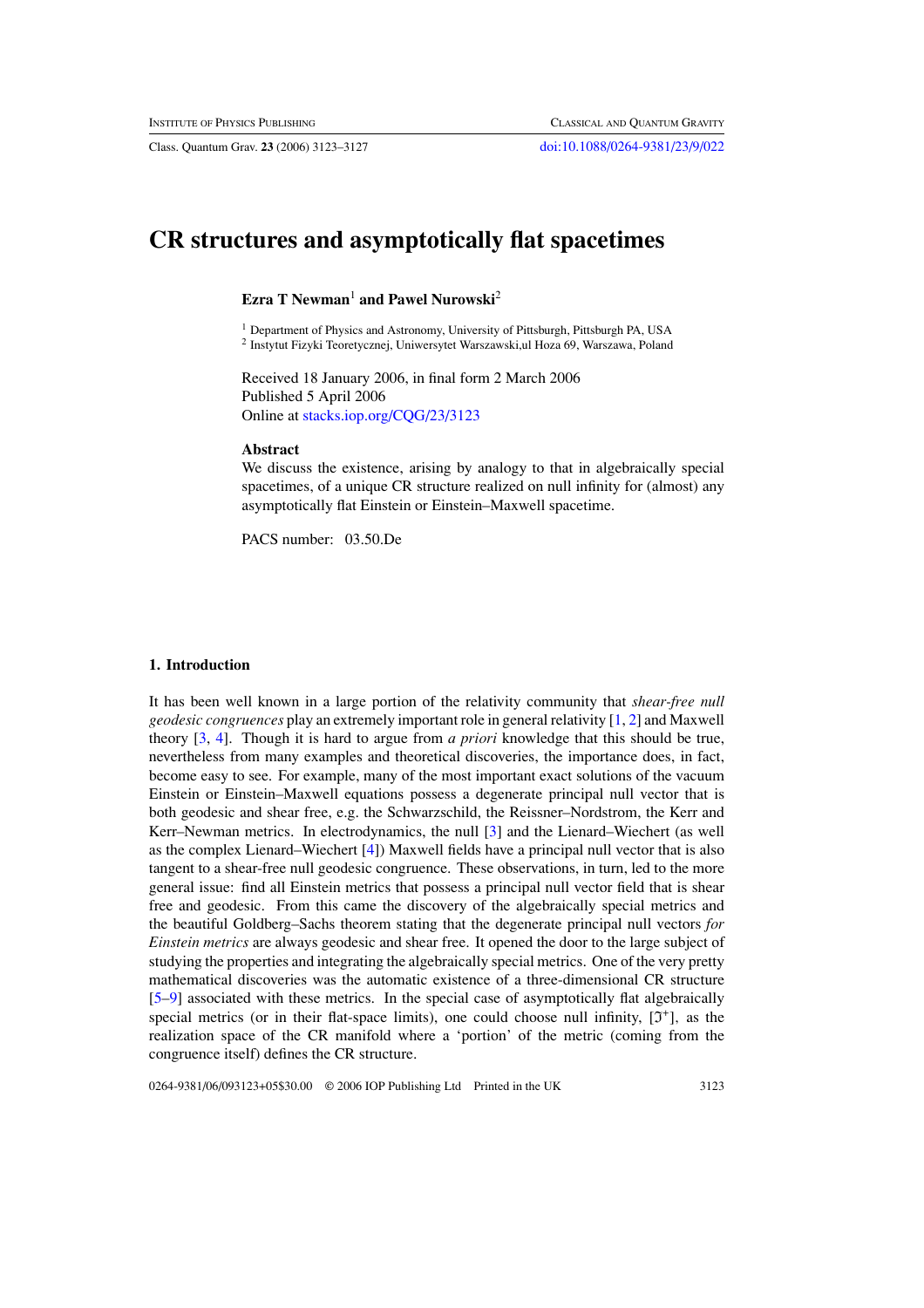<span id="page-1-0"></span>From a different perspective, Penrose, in his development of flat-space twistor theory, realized the importance of what is now known as the Kerr theorem, which states that a holomorphic function (of three complex variables) on projective twistor space,  $\mathbb{CP}^3$ , defines in Minkowski space, a shear-free null geodesic congruence that is, in general, twisting, i.e. is not surface forming. Thus, in some general sense the shear-free null geodesic congruences lie at the centre or origin of twistor theory. The real five-dimensional subspace of projective twistor space, N, defined by the vanishing of the twistor norm, possesses a five-dimensional CR structure [\[10,](#page-4-0) [11](#page-4-0)]. The intersection of  $\mathfrak{N}$  with the subspace of CP<sup>3</sup> that is obtained from the vanishing of a holomorphic function (via the Kerr theorem) is a real three-dimensional CR manifold with the CR structure inherited from that of N*.*

The one purpose of this paper is to point out that the shear-free structures associated with these special situations, i.e. flat space or the algebraically special metrics, can be generalized to virtually all asymptotically flat Einstein or Einstein–Maxwell spacetimes. Though shear-free null geodesic congruences cannot be found in arbitrary spacetimes, the idea of *shear-free null geodesic congruences* can be generalized to *asymptotically shear-free null geodesic congruences*. They exist in all asymptotically flat spacetimes.

In several recent articles  $[12-15]$  we returned, with a rather unconventional point of view, to the study of asymptotically flat solutions of the Einstein or Einstein–Maxwell equations. The main development in that work was the realization that for *any* given asymptotically flat Einstein or Einstein–Maxwell spacetime with any given Bondi asymptotic shear (with nonvanishing total electric charge), one can find a class of asymptotically shear-free (but in general twisting) null geodesic congruences. Individual members of the class are uniquely given by the choice of an arbitrary complex analytic world lines in the complex four-dimensional space known as H-space. In the case of asymptotically flat vacuum spacetimes, by *mimicking some terms that are found in algebraically special type II metrics*, this complex world line can be chosen uniquely. For the case of the Einstein–Maxwell fields, there is *a pair* of uniquely defined complex world lines in the H-space: one is defined from imposed properties of the Maxwell tensor at null infinity while the other is found again from mimicking terms found in the type II metrics. We concentrated on the special or degenerate case where the *two world lines coincide* or the pure vacuum case. At first it was not at all clear as to what meaning one could assign to this (these) world line(s). Gradually, however, suggestions as to their meaning or physical content did appear. Though it is not the intention here to go into the details of this issue, we remark that the real part of the world line can be identified as a position vector *in some sort* of 'screen' or 'observation' space, with the meaning of a 'centre-of-mass', while the imaginary part can be identified with the asymptotically defined specific spin-angular momentum, i.e. spin per unit mass. The most surprising aspect of this attempt to understand the complex world line was discovering its relationship with the classical Bondi mass–momentum, *(M, P<sup><i>i*</sup>), and its evolution. Writing the complex world line as  $z^a = \xi^a(\tau) = \xi^a_R(\tau) + i\xi^a_I(\tau)$ and with second-order approximations (essentially around the Reissner–Nordstrom metric), we discovered that we had the relationship [\[15](#page-4-0)]

$$
P^{i} = M \frac{d\xi_{R}^{i}}{du} - \frac{2q^{2}}{3c^{3}} \frac{d^{2}\xi_{R}^{i}}{du^{2}} - \frac{3}{2c} M \epsilon_{ijk} \frac{d\xi_{I}^{j}}{du} \frac{d\xi_{R}^{k}}{du} + \cdots
$$
 (1)

Then, using the Bondi mass–momentum loss equation, i.e. the equations for d*P<sup>i</sup> /*d*u* and  $dM/du$ , the equations of motion for both the real and imaginary parts of the world line were determined. One could see immediately that there was, in addition to the standard mass times acceleration, the classical radiation-reaction force and from the mass loss term, there was an additional counterterm that appears to suppress the runaway solutions associated with the radiation-reaction force [\[15](#page-4-0)].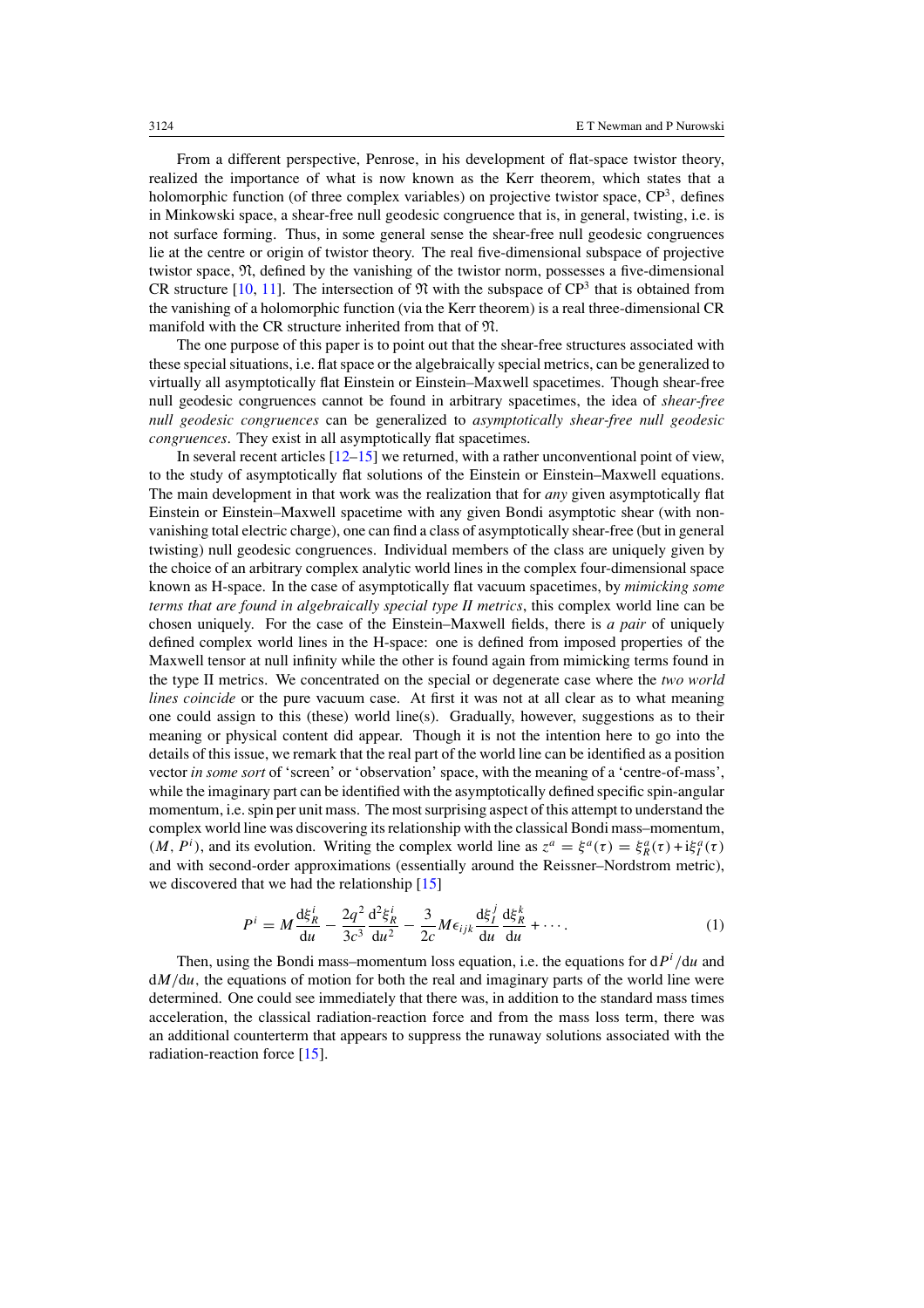#### <span id="page-2-0"></span>**2. Asymptotically shear-free null geodesic congruences and CR structures**

The main point of this paper is however to point out that there is a simple clear mathematical restatement of our main results [\[12–15\]](#page-4-0) that generalizes the CR structures associated with the algebraically special spacetimes. What we have shown is that for *any* asymptotically flat vacuum or Einstein–Maxwell spacetime (with a non-vanishing charge), there is (in general) a pair of unique CR structures given on  $\mathfrak{I}^+$ : one is determined from the Maxwell field, the other from the Weyl tensor. We assumed in that work the special case where the two world lines coincided. Since in the vacuum case there is only one CR structure, we deal in either case with only one CR structure.

The unique CR structure arises in the following manner. We begin with Bondi coordinates  $(u, \zeta, \bar{\zeta})$  on  $\mathfrak{I}^+$  and with a Bondi one-form basis  $(n, l, m, \bar{m})$  and dual vector basis. The oneform *n* is the covector version of the tangent vector to the generators of  $\mathfrak{I}^+$  and *l* is the covector version of the vector normals to the  $u =$  constant slices of  $\mathfrak{I}^+(m, \bar{m})$  are the one-form versions of the tangent vectors to the 'slices',  $u =$  constant). We then perform a null rotation around *n* of the form [\[12\]](#page-4-0)

$$
l^* = l + \frac{L}{r}\bar{m} + \frac{\bar{L}}{r}m + O(r^{-2}), \qquad m^* = m + \frac{L}{r}n + O(r^{-2}),
$$

where *L*, at this moment, is an arbitrary complex function on  $\mathcal{I}^+$ , i.e.  $L = L(u, \zeta, \overline{\zeta})$ . The resulting 1-forms on  $\mathfrak{I}^+$  are (after a conformal rescaling of *m*)

$$
l^* = du - \frac{L}{1 + \zeta \overline{\zeta}} d\zeta - \frac{\overline{L}}{1 + \zeta \overline{\zeta}} d\overline{\zeta},
$$
  

$$
m^* = \frac{d\overline{\zeta}}{1 + \zeta \overline{\zeta}}, \qquad \overline{m}^* = \frac{d\zeta}{1 + \zeta \overline{\zeta}}.
$$
 (2)

We note that, *for any choice* of the function  $L(u, \zeta, \overline{\zeta})$ , the three 1-forms from equation (2) are a representative set of 1-forms (up to gauge freedom) that define a CR structure on  $\mathfrak{I}^+$ . Note also that *L* can be geometrically interpreted as the complex stereographic angle on the sphere of the past light cones on  $\mathfrak{I}^+$ , so that geometrically  $L(u, \zeta, \overline{\zeta})$  is an angle field on  $\mathfrak{I}^+$ .

When we required that the new null congruence defined by  $l^*$  be asymptotically shear free, we discovered [\[12](#page-4-0)] that  $L = L(u, \zeta, \overline{\zeta})$  satisfies the nonlinear differential equation

$$
\delta L + L L_{,u} = \sigma(u, \zeta, \bar{\zeta})
$$
\n(3)

with  $\sigma(u, \zeta, \bar{\zeta})$  the freely chosen radiation data, i.e. the Bondi asymptotic shear.

It was shown that this equation could be transformed [\[12](#page-4-0)], so that, surprisingly, one could see immediately that the solutions were given up to the choice of an arbitrary world line in H-space. Specifically, the solutions were constructed in the following manner.

We begin with the transform of  $(3)$ , the 'good cut equation', i.e.

$$
\delta^2 X = \sigma(X, \zeta, \overline{\zeta}).
$$

and write the general solution as

$$
u = X(z^a, \zeta, \overline{\zeta}),\tag{4}
$$

with  $z^a$  an arbitrary point in the four complex dimensional H-space. Then choosing an *arbitrary* H-space world line,  $z^a = \xi^a(\tau)$ , and substituting it into the solution, (4), yields

$$
u = X(\xi^{a}(\tau), \zeta, \overline{\zeta}) \equiv Z(\tau, \zeta, \overline{\zeta}).
$$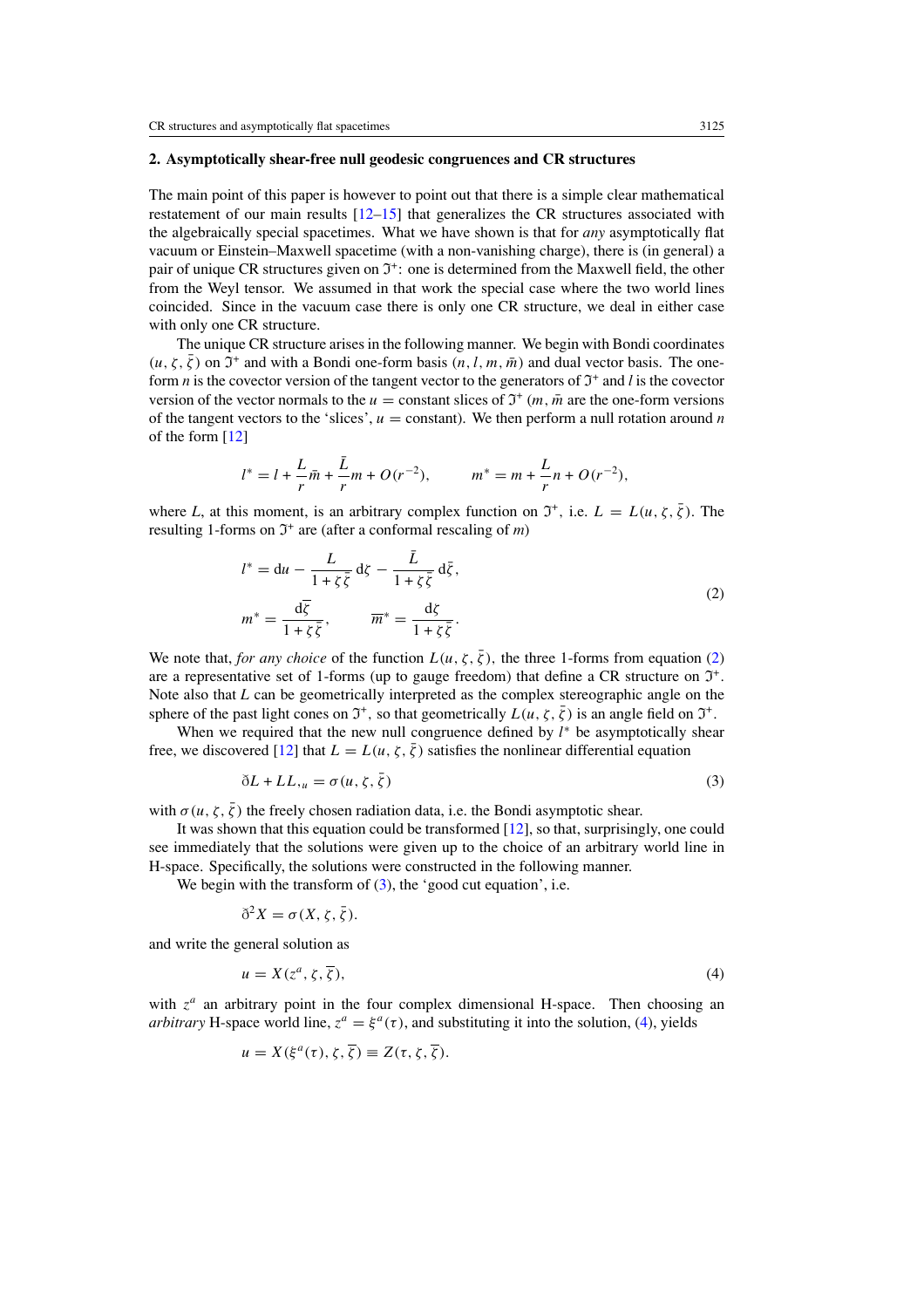Finally by the application of  $\delta$  to  $Z(\tau, \zeta, \overline{\zeta})$ , we have the solution to equation [\(3\)](#page-2-0) that is given parametrically by

$$
u = Z(\tau, \zeta, \overline{\zeta})\tag{5}
$$

$$
L(u, \zeta, \bar{\zeta}) = \delta Z(\tau, \zeta, \bar{\zeta}).
$$
\n(6)

We thus have the result that each (regular) asymptotically shear-free null geodesic congruence is determined by the arbitrary choice of the H-space world line  $z^a = \xi^a(\tau)$ . At this stage, we have a CR structure for each choice of the world line.

Finally, by imposing the conditions (mentioned earlier) on the Weyl tensor and Maxwell tensor that mimicked the algebraically special Weyl tensor, we obtained a unique world line and unique solution for  $L(u, \zeta, \overline{\zeta})$ . Consequently, we have a unique CR structure on  $\mathfrak{I}^+$ .

An additional point to note is that if the equation  $u = Z(\tau, \zeta, \overline{\zeta})$  is inverted so that

$$
\tau = T(u, \zeta, \bar{\zeta}),\tag{7}
$$

it becomes easy to show that  $\tau$  is a CR function, i.e.  $T(u, \zeta, \overline{\zeta})$  satisfies the CR equation

$$
\delta T + LT_{,u} = 0,\tag{8}
$$

which gives a geometric meaning to the world line parameter  $\tau$ . The proof of this comes from differentiating the implicit form of  $\tau$ , i.e. from (5). The *u* derivative yields

$$
1 = \partial_{\tau} Z(\tau, \zeta, \overline{\zeta}) \cdot T_{,u} \tag{9}
$$

$$
\partial_{\tau} Z(\tau, \zeta, \overline{\zeta}) = \frac{1}{T_{,u}},\tag{10}
$$

and the  $\delta$  derivative gives

$$
0 = \partial_{\tau} Z(\tau, \zeta, \overline{\zeta}) \cdot \delta T + \delta Z \tag{11}
$$

$$
0 = \partial_{\tau} Z(\tau, \zeta, \overline{\zeta}) \cdot \delta T + L. \tag{12}
$$

Putting (10) into (12) then yields the CR equation, (8).

The local  $\mathbb{C}^2$  from which the three-dimensional CR manifold is defined is  $(\tau, \bar{\zeta})$ , with the parametric form of the embedding given by  $(\tau, \bar{\zeta}) = (T(u, \zeta, \bar{\zeta}), \bar{\zeta})$ .

#### **3. Discussion**

In summary, considering only the special Einstein–Maxwell case where the congruence obtained from the Maxwell tensor coincided with that of the Weyl tensor, we have shown that for any asymptotically flat vacuum Einstein or Einstein–Maxwell spacetime (with nonvanishing total charge), there is a unique asymptotically shear-free null geodesic congruence that is determined by mimicking certain properties of algebraically special Weyl tensors. From the description of this congruence, i.e. from the H-space curve,  $z^a = \xi^a(\tau)$ , and the related angle field,  $L(u, \zeta, \overline{\zeta})$ , we found a unique three-dimensional CR structure that was realized on real  $\mathfrak{I}^+$ . Though we do not see an immediate physical consequence of this observation, there is now considerable unification of the mathematical ideas associated with the algebraically special metrics and general asymptotically flat spacetimes. Perhaps the strange fact that the CR function  $\tau = T(u, \zeta, \overline{\zeta})$  parametrizes the motion of the H-space world line that leads to the physical momenta and equations of motion, [\(1\)](#page-1-0), has physical meaning. For certain flat-space